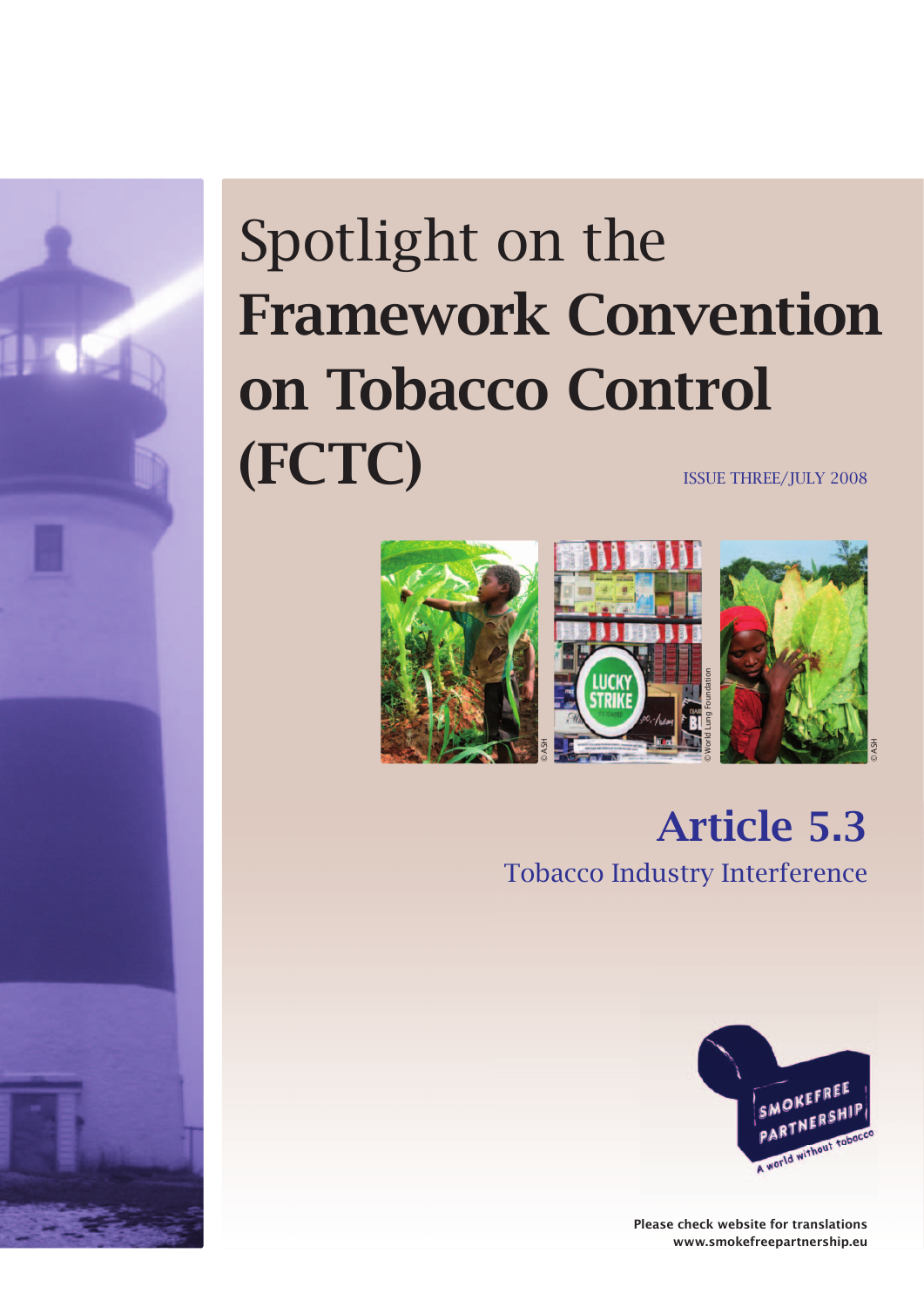## SPOTLIGHT ON **Article 5.3:** Tobacco Industry Interference

The FCTC is the world's first international public health treaty. It sets out legally binding objectives and principles that countries or organisations such as the European Community (known as

#### CURRENT STATUS OF THE ARTICLE 5.3 GUIDELINES

July 2007: the second Conference of the Parties (COP2) decides to set up a Working Group to develop guidelines for implementing Article 5.3.

Key facilitators: Brazil, Ecuador, Palau, Thailand, the Netherlands

Lead facilitator: Netherlands Partners: Benin, Djibouti, France, Iran, Jamaica, Kenya, Malaysia, Namibia, Nigeria, Philippines, Turkey, Uruguay, Viet Nam.

May 2008: Draft guidelines circulated to Parties for comment.

November 2008: Guidelines expected to be adopted at COP3.

Parties) who ratified and thus agreed to implement the Treaty must follow. It aims to protect present and future generations from the devastating health, social, environmental and economic consequences of tobacco consumption and exposure to tobacco smoke through evidence-based policies.

The aim of Article 5.3 of the FCTC is to ensure that policies can be put into practice without interference from an industry whose primary goal is to keep people smoking, in order to generate profits.

There is solid and overwhelming evidence that the tobacco industry has actively and systematically sought to hinder, delay, obstruct and prevent the adoption of effective tobacco control policies. This activity is not confined to just one tobacco company or taken place in a limited number of countries. Internal tobacco industry documents prove that the tobacco industry has attempted to obstruct tobacco control policies around the world by various means such as the creation of front groups, directly attacking the WHO and dissemination of biased scientific studies<sup>1</sup>,<sup>2</sup>.

Article 5.3 states that when Parties are setting and implementing public health policies related to tobacco control, they shall '*act to protect these policies from commercial and other vested interests of the tobacco industry in accordance with national law*.'

#### Why is Article 5.3 important?

The tobacco industry's business interests directly conflict with the goals of public health. Explicit measures preventing tobacco industry interference will strengthen all the guidelines and protocols developed under the Treaty. Successful implementation of Article 5.3 is crucial for success of the FCTC as a whole as Article 5.3 cuts

#### 1 Ong EK, Glantz SA (2000).The Lancet 355 (9211): 1253-1259 2 Hong, M. K., Bero, L. (2002) How the tobacco industry responded to an influential study of the health effects of second hand smoke. BMJ. 325: 1413-1416

*"Tobacco is a communicated disease – communicated through marketing."* Dr *Gro Brundtland,* Former director General WHO. Sanam Luang, Bangkok May 2000

across the FCTC and will have a major impact on the effectiveness of all the guidelines, which are currently being developed.

The tobacco industry is a global industry. It is increasingly looking for new markets in areas of the world where there are weaker controls to replace smokers who have either quit or died<sup>3</sup>. Implementation of the guidelines developed under Article 5.3 will help ensure that Parties to the FCTC share the same understanding of tobacco industry strategies and protect their public health policies from tobacco industry interference.

#### Who should the guidelines apply to?

All the Parties to the FCTC including government branches (executive, legislative and judiciary) and Regional Economic Organisations. Any body, entity or government department contributing or potentially contributing to public health policies and involved in implementing the FCTC.

#### What is meant by the Tobacco Industry?

The FCTC defines the tobacco industry as tobacco manufacturers, wholesale distributors and importers of tobacco products. Article 5.3 should all include other entities and personnel who work for, or on behalf of, the tobacco industry such as wholesale distributors, front groups, tobacco retailers, tobacco trade unions and individuals such as employees, lawyers, scientists, lobbyists and journalists.

*"Infectious diseases do not employ multinational public relations firms. There are no front groups to promote the spread of cholera. Mosquitoes have no lobbyists. The evidence presented here suggests that tobacco is a case unto itself, and that reversing its burden on global health will be not only about understanding addiction and curing disease, but, just as importantly, about overcoming a determined and powerful industry."*

Committee of Experts on Tobacco Industry Documents,' Tobacco Company Strategies to Undermine Tobacco Control Activities at the WHO

<sup>3</sup> Nakkash R, Lee K, (2006) News analysis: Lebanon: Business as usual for the tobacco industry?. Tobacco Control; 15(3): 147.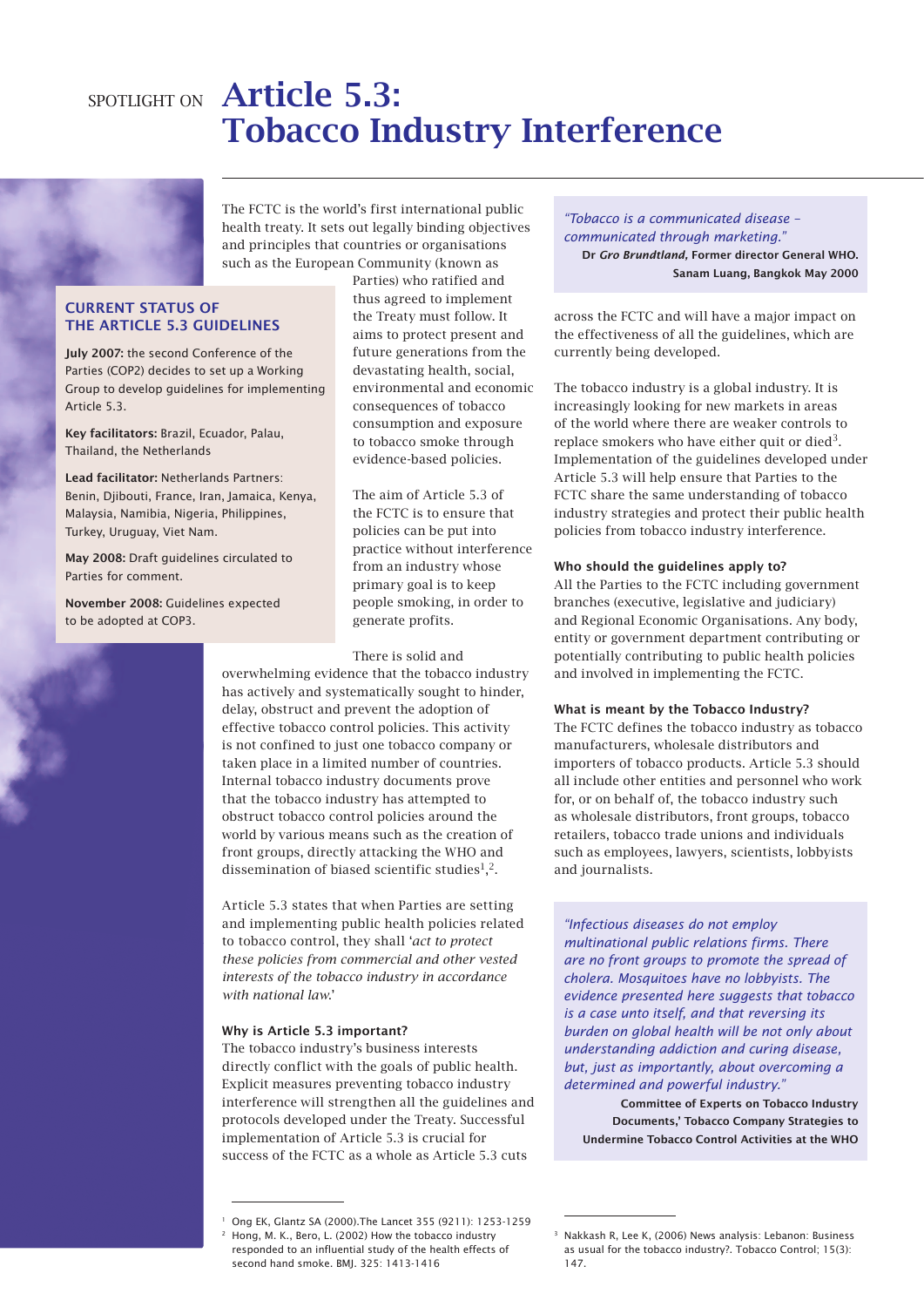#### *"The tobacco epidemic is a menace which is deliberate, calculating and deeply cynical about the value of human life. A menace which, as we have seen in last year's exposure of 'big tobacco' activities, even dares to advise governments to discount human suffering against the long-term budgetary benefits of premature death."*

*David Byrne*, Ministerial Conference for a Tobacco-free Europe 2004

### Tobacco: Not just another industry

Its products may be legally available but:

- 1. Its products kill. Tobacco is the only consumer product that kills one half of its regular users when used as recommended by the manufacturers. More people die from tobacco related conditions per year than tuberculosis, hepatitis and HIV4 combined.
- 2. If tobacco products were developed today they would not be allowed on the market. The tobacco industry developed at a time when there was little understanding of the detrimental health effects from smoking so that until the 1960s, it had little oversight from regulators.
- 3. The industry cannot be relied upon to regulate itself. As early as the 1960s tobacco industry sponsored research showed that nicotine was addictive. This information was never willingly disclosed by the industry. The tobacco industry also uses tactics in the developing world that are outlawed in other areas<sup>5</sup> such as promotions to children $6$  and young people smoking, advertising that glamorises smoking. The tobacco industry also exploits farmers to such an extent that they struggle to break-even<sup>7</sup>.
- 4. The industry has actively fought against regulation. The tobacco industry tried to block the development of the FCTC and weaken its content and has attempted to discredit the WHO. An independent enquiry into the tobacco industry's attempts to undermine the WHO concluded that "*the attempted subversion has been elaborate, well financed, sophisticated, and usually invisible8"*.
- 5. The tobacco industry has either suppressed research or aimed to create 'controversy' around the harmful effects of smoking. Despite strong scientific evidence demonstrating

- Framework Convention Alliance. The Tobacco Trap: The hidden cost of doing business with the tobacco industry. Producer: P. Stein. (2006).
- 8 World Health Organisation, Committee of Experts on Tobacco Industry Documents.(2001) Tobacco Company Strategies to Undermine Tobacco Control Activities at the World health Organisation.

the negative health effects from smoking tobacco, the tobacco industry has

consistently sought to discredit it and funded confounding studies. This was especially the case of second hand smoking. Gilmore and  $McKee<sup>9</sup>$  show how the industry systematically tried to undermine a crucial Environmental Tobacco Smoke study conducted by International Agency for Research on Cancer.

- 6. The interests of the tobacco industry, selling more tobacco, are in direct conflict with the goals of public health. In order to continue generating high profits the tobacco industry needs to replace the smokers who have either died or quit. The industry argues that it does not directly target its advertising at young people. However a major study found 'a positive, consistent and specific relationship' between exposure to tobacco advertising and later takeup of smoking among teenagers $^{10}$ .
- 7. Corporate irresponsibility: WHO has stated that corporate social responsibility and tobacco companies are an "inherent contradiction'. The tobacco industry's own documents show that most of its youth smoking prevention campaigns are designed to promote the industry's political and marketing aims rather than to reduce smoking. Their campaigns mostly focus on underage smoking, stressing that smoking is an adult activity rather than an unhealthy one.
- 8. Negative to society: The World Bank argues that, on economic grounds alone, tobacco should be controlled, and estimates that when all costs of tobacco around the world are subtracted from all the benefits, the net result is a global economic loss of US \$200 billion each year.

#### Will Article 5.3 have an impact on the EU and its institutions?

Yes, Article 5.3 and the related future guidelines must be reflected in how the EU institutions and Member States, party to the FCTC, engage with the tobacco industry. For instance under current rules governing impact assessments the Commission must consult with potentially affected stakeholders including the tobacco industry.





WHO report on the global tobacco epidemic, 2008. The MPOWER package.

Davies, P.(2003), Malawi: addicted to the leaf. Tobacco Control. 12; 91-93

<sup>6</sup> Hammond, R., Rowell, A. (2001) Trust us we're the tobacco industry. Campaign for Tobacco-Free Kids & Action on Smoking and Health. Washington DC and London.

<sup>9</sup> Gilmore A, McKee M. (2004) Tobacco-control policy in the European Union. In: *Unfiltered: Conflicts over tobacco policy and public health.* Feldman E, Bayer R (eds). Cambridge, Massachusetts: Harvard University Press.

<sup>10</sup> Lovato C. et al. (2004). *Cochrane Review: Impact of tobacco advertising and promotion on increasing adolescent smoking behaviours.* The Cochrane Library, Issue 2